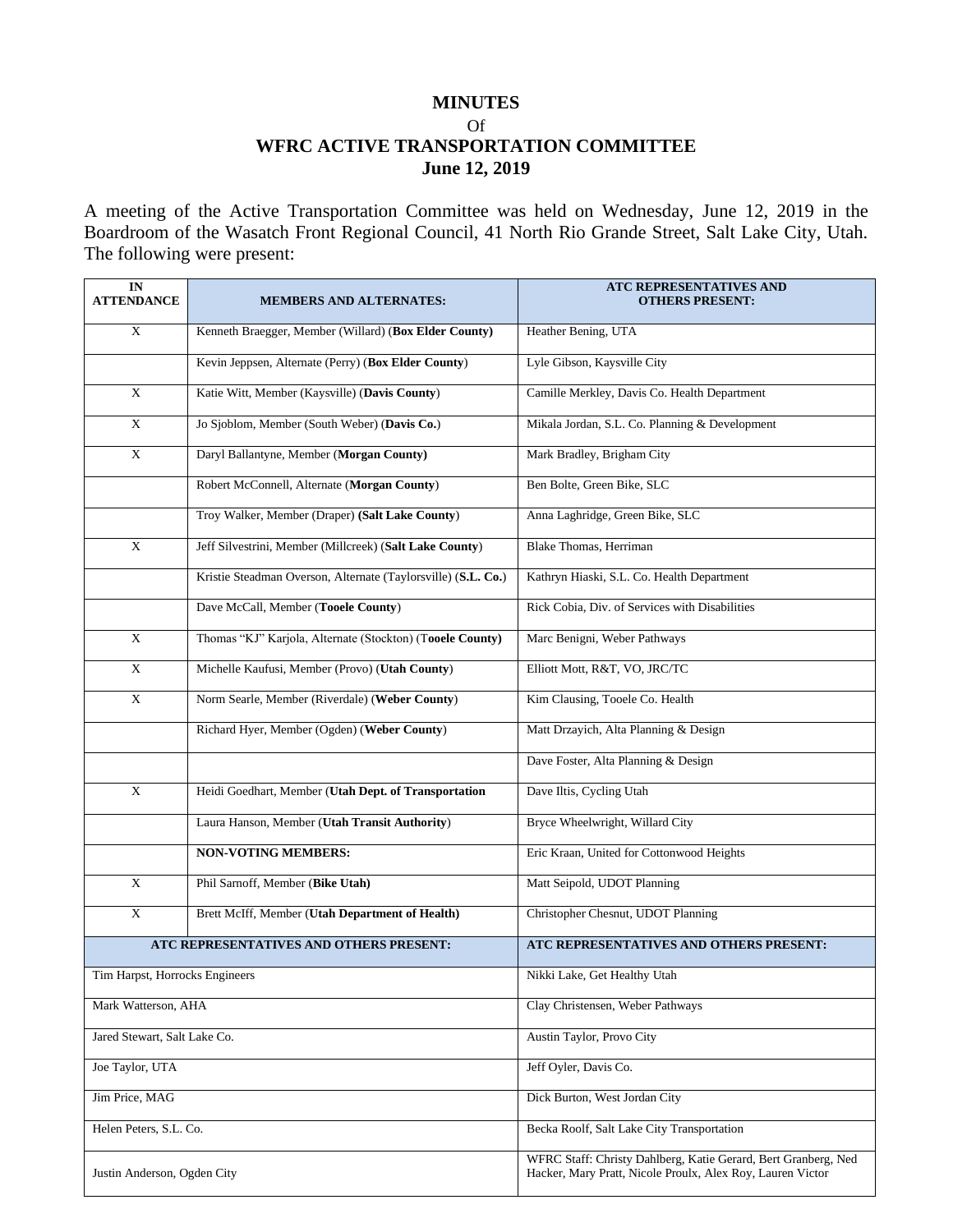MINUTES – Active Transportation Committee June 12, 2019 Page 2

- 1. **Welcome and Roundtable Introductions [Recording 00:00:03:].** Mayor Jo Sjoblom, ATC Chair, called the meeting to order at 9:50 a.m. Mayor Sjoblom welcomed committee members and guests, and roundtable introductions were made. There was a good turnout with participants taking public transit. Mayor Sjoblom brought her bike and took FrontRunner.
- 2. **Action Item: Approve Minutes from the April 10, 2019 meeting [Recording 00:03:23].** With no comments, Chair Sjoblom entertained a motion to approve minutes from the meeting held April 10.

*A motion was made by Heidi Goedhart and seconded by Daryl Ballentine that the Minutes of April 10, 2019 be approved without changes.* Motion carried unanimously.

## 3. **Public Comments [Recording 00:04:16].**

- Becka Roolf, Salt Lake City Transportation recently published (in collaboration with Salt Lake County, UDOT, UTA, and the U. of U.) the latest edition of a Salt Lake City and County Bike Map (hand out) which is updated every two years. Jared Stuart from the S.L. County assisted with providing countywide data. Dave Iltis of Cycling Utah helped distribute maps to all bike shops. It contains newly constructed bike trails, as well as future construction.
- Elliott Mott is a recreation enthusiast and volunteer. He suggests placing a bounty on collection of Goat Head weeds (puncturevines), requesting a multi-jurisdiction like ATC or the Jordan River Commission to organize and control the weeds.
- Kim Clausing from the Tooele County Health Department is encouraging visits to a short segment of Tooele Valley Pathway. This is a new section of road that is closed to traffic, dedicated to biking or walking, with a creek and farm fields running through it. She is seeking more funding; and also working with Brett McIff, State Department of Health, who will coordinate a video.
- Mark Benigni from Weber Pathways extends an invitation to their Third Annual Trailfest Celebration, which is on June 22. They are celebrating a connection between the Weber Parkway, Centennial Trail and Bonneville Shoreline Trail. There are 24 checkpoints throughout the circuit. Passports can be obtained at each trail head. There will be drawings at the amphitheater at 1 PM. Farmer's Market starts that weekend. Visit: www.weberpathways.org.
- Erik Kraan of United 4CH is forming an advisory committee of community groups and the city of Cottonwood Heights for the EIS project at Little Cottonwood Canyon, to re-implement a master plan of protected street crossings and bring better ways to get across the first and last mile transit.

## 4. **Chair Report by Mayor Sjoblom [Recording 00:13:28].**

- Mayor Sjoblom reports good participation at the Golden Spoke event in May.
- As mentioned by Mark Benigni, bike racks will be changed to a new style in the FrontRunner. Joe Taylor from UTA will check on the status of when this takes place.

### 5. **Informational: Regional Transportation Plan Active Transportation Overview [Recording 00:14:55].** *(Goal 1: Regional Plan)*

 a. RTP process overview for WFRC. Hugh Van Wagenen, WFRC, gave an overview of the Regional Transportation Plan (RTP), which is a framework within the Wasatch Choice 2050. The 2019 RTP, recently adopted by WFRC, was started in 2015. It was a four-year process with three performance measures: to explore, choose and prioritize its vision. There are ten Wasatch Choice Vision Goals (outlined on Slide 3 of PowerPoint), most of which are directly tied in with active transportation projects for the next 31 years. Mr. Van Wagenen spoke of adopted scenarios: Phase 1 is expected to be 11 years; Phase 2: Years 2031-2040; and Phase 3: Years 2041-2050. Projects are based on need and revenue. There are currently 630 projects in the plan. The RTP overview and interactive map can be found on the front page at: [www.wfrc.org.](http://www.wfrc.org/) The 2019-2050 is now in adopted, but can be amended. A new Unified Plan is set for October 2019 adoption; and input for the 2023-2050 plan will begin imminently.

 b. Demonstrate Interactive Map for Each Organization (MAG). Jim Price, Mountainland Association of Governments (MAG), shared information about "Transplan 50." Its goal is to make "connections—to expand the network and connections to transit," with an emphasis in Utah County to not depend on cars. There are currently 40,000 residents who don't have comfortable access to active transportation; therefore, work is on connecting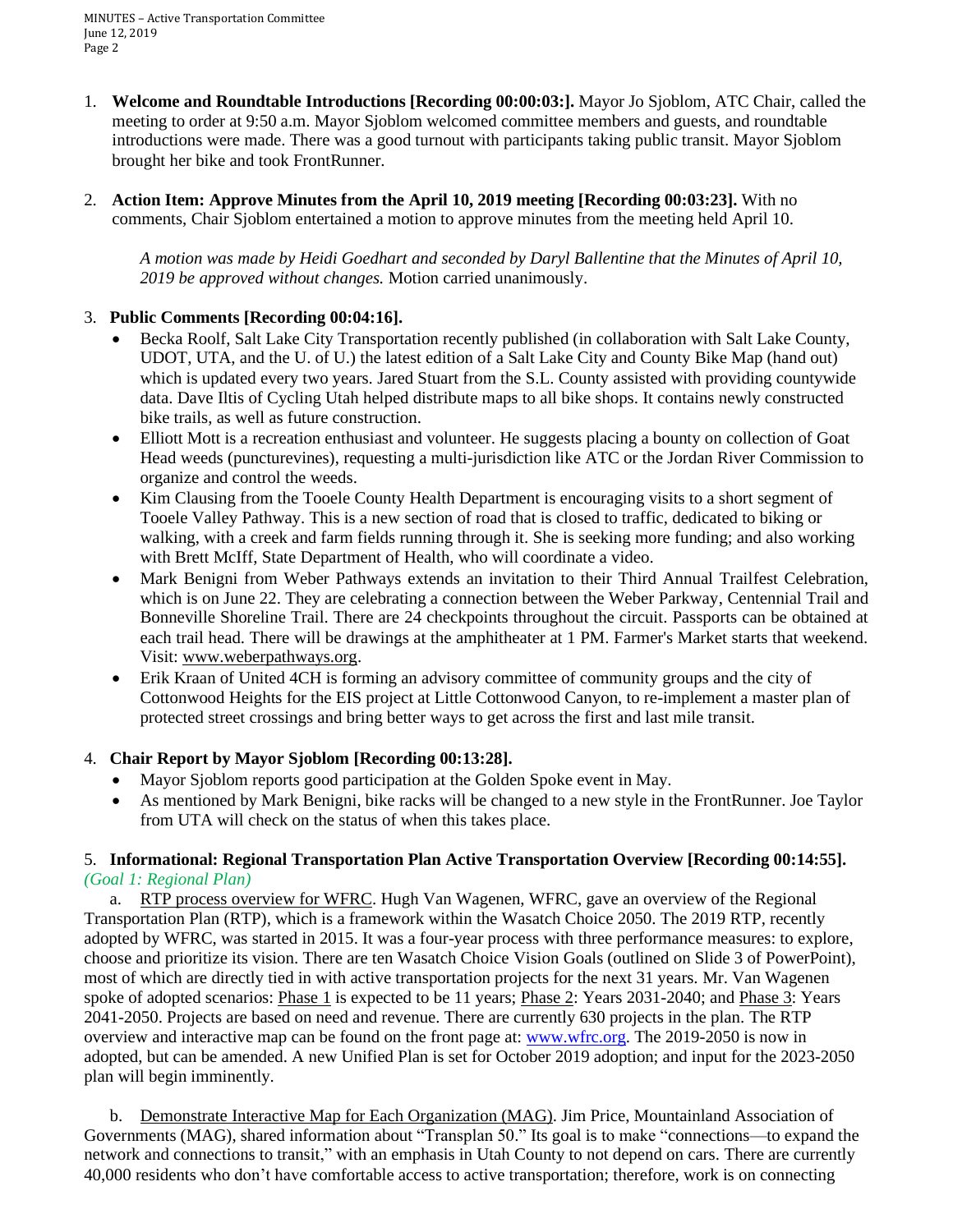MINUTES – Active Transportation Committee June 12, 2019 Page 3

small towns to existing transit by using bridges over major roadways. Their goal is to also find existing walk and bike sheds.

Two projects were highlighted: First, connecting the Murdock Canal Trail to the TIGER bridge in Provo; and also expanding the Jordan Trail with an additional half mile. Part of these projects used Tiger Project 2015 awards. Contact Mr. Price at: [jprice@mountainland.org.](mailto:jprice@mountainland.org)

 c. Brief Mention of Statewide Unified Plan (Adoption Planned for Fall 2019) (UDOT). Christopher Chesnut, Long-Range Planning Manager, UDOT, discussed the Statewide Long-Range Planning process. He presented the planning boundaries of 200 statewide MPOs including rural areas. The UDOT Long-Range Planning team met with various advocates, including Bike Utah; and UDOT is identifying needs with its four regions. Their goal is to bring plans together with agencies that have long-range planning. For active transportation plans around the state, long-range planning is in its infancy stage. Their steps include: collecting existing active transportation plans; then matching and organizing their plans. There are currently 937 projects with between 5,000 to 6,000 miles statewide to improve connection; and 945 miles of various projects. Projects will be published for comment in June and Fall of 2019. Contact Mr. Chesnut at: [cchesnut@utah.gov.](mailto:cchesnut@utah.gov)

Of note, SB136 from 2018 made structural changes within UDOT about how to move forward with funding through TIF and TTIF; and in 2019, funding was added for active transportation. UDOT is providing administrative rules to implement legislative changes for both years. Mayor Sjoblom also commented that one connection is huge for South Weber, and she is glad to see a network coming together.

### 6. **Informational: Kaysville Active Transportation Plan Highlights [Recording 00:40:40].**

*(Goal 2: Local Plans).* Lyle Gibson from the Kaysville Community Development Department gave an overview of their 2015 AT plan that was adopted in 2016; and projects that would connect safe walking and bicycling with recommended improvements. The City of Kaysville, in collaboration and planning with the City of Farmington and MAG received a grant from WFRC. Mr. Gibson spoke of their progress and challenges. He mentioned that approximately 30% of their population is under 16 years old; and many kids bike to school, so they are continuously expanding their trails.

Kaysville's existing system and needs analysis includes horse trails, bike lanes, and new shared-use paths; plus, they found good network and had positive public involvement. Utah State University paved trails along the Botanical Ponds. They are 5-10% completed on active transportation (worth \$30 million), such as street projects and I-15 crossings. These are priority pieces but are most difficult to construct.

### 7. **Informational: First-Mile/Last-Mile Solutions [Recording 00:53:24].**

### *(Goal 3: Build; Goal 5: Coordinate).*

 a. First/Last Mile Project Update/UTA. Heather Benning, Project Manager for the TIGER Project with UTA, gave progress on construction of projects funded with \$20 million awarded by the federal TIGER (Transportation Investment Generating Economic Recovery) grant funds; and they had local matches of \$11.8 from WFRC, UDOT, MAG and local communities. The First/Last Mile Program is a four-year program started in 2018 with UTA funding transportation with a commitment of \$75.7 million. It runs through December 2021. There are 161 projects located along the Wasatch Front that focus on first-mile/last-mile connections. Their goal is to remove barriers to make better connections and improve safety for pedestrians, cyclists, and disadvantaged communities. Given a breakdown, 50 of the projects are UTA's. Ms. Benning listed 69 completed projects with an overview of design and construction that includes ADA ramps, bike lanes, sidewalks, crosswalks, bike shares (Green Bike stations); an overhead bridge, etc. For further details visit UTA's website under Active Projects—Active Transportation, which has an interactive map for each city under "current projects." Bike parking plus bike repairs are also offered. UTA will enter into contracts and start projects and funding with stakeholders in each city.

 b. Ogden City Experience – **[Recording 01:05:50].** Justin Anderson, Ogden City, presented on their experience with dockless e-scooters that were recently launched in Ogden. He stated that a bike share program is forthcoming. There was a video from Ogden and from Texas by limebike.com, entitled: "Good, Bad and Ugly." It shows abuse of scooters (such as skid art with back tires and jumping curbs) and usage (riders wearing costumes such as an Easter Bunny) that results in injuries. CDC has taken note on scooter safety and mischievous behavior. For instance, San Antonio reported 271 injuries resulting in hospitalizations. Most injuries relate to wearing no